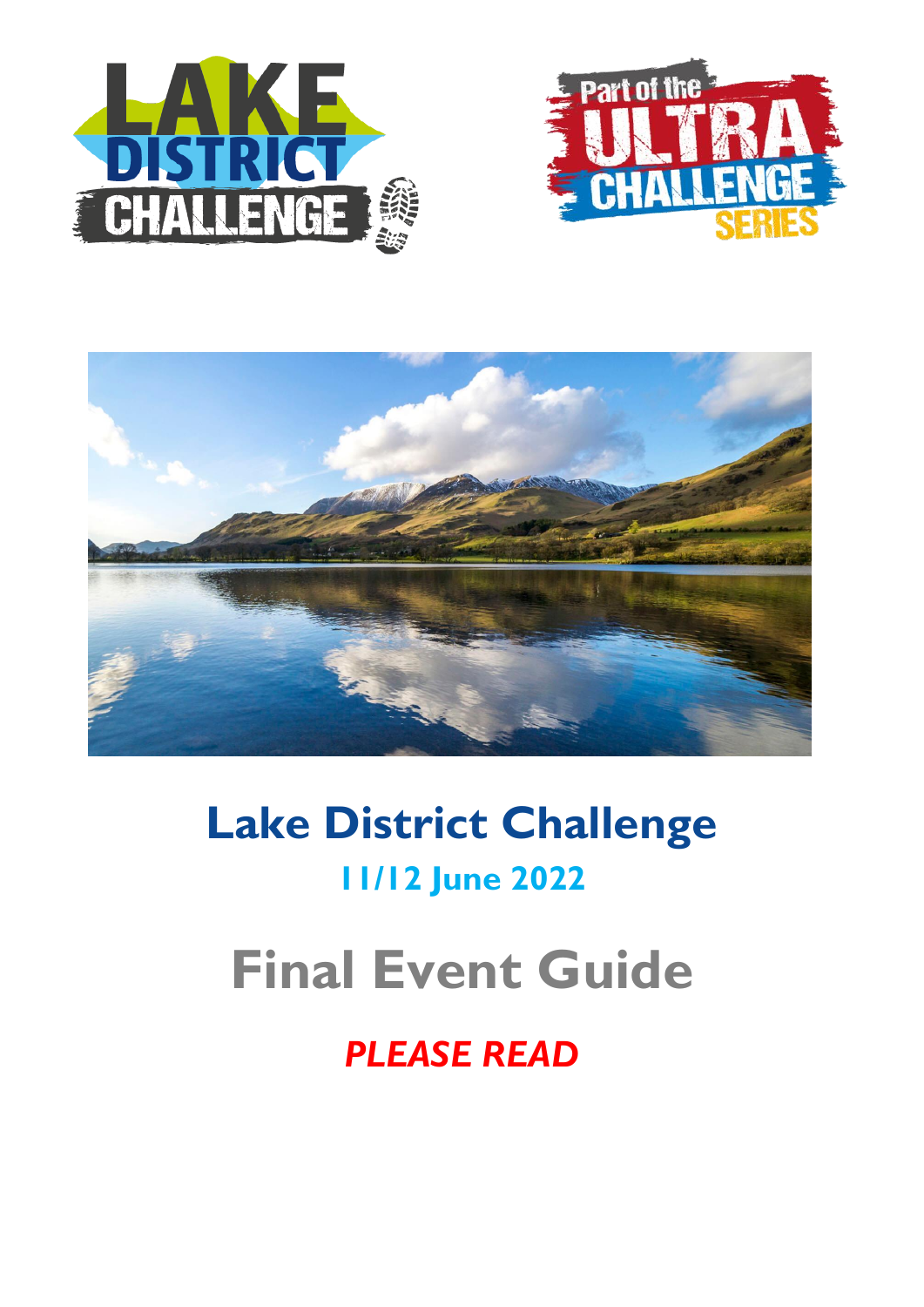

**The 2022 Lake District Challenge is approaching quickly, and with about 1,500 people taking part – it should be a great event in some of England's finest landscape and its fingers crossed for some fair weather! This 'Final Event Guide' will help with your final planning, and please read this alongside other material set out in the 'App' or in the Participant Area of the Ultra Challenge website.** 

# **CHALLENGE APP**

The new '**Event App'** is now available, and gives you access to all the key info & updates. Firstly – if you have not yet downloaded it – go to the **Apple / Google Store**, search for '**Action Challenge'** and download that base App. Follow the instructions, then, on the front screen (OR go to **'Load New**' in the burger menu if you already have the base App installed) – enter **Reference Code LDC2022** – which downloads the Lake District Challenge info.

This App gets updates before the Challenge - so make sure you have it on your phone!

# **In the APP you will find:**

- Copy of this Final Event Guide
- Briefing video from the 'Event Director'
- Start Time list *(so you can check you're on it!)*
- How to 'manage your place' *(cancellations / deferrals / changes)*
- Optional Extra booking (camping / parking / shuttle bus transfers)
- Route Maps *(final versions)*
- Link to the event timing & tracking system
- Start / finish & Rest Stop venues info + supporter access
- Travel advice
- Details of the Challenge food / menus
- Kit Lists
- Social Media links
- $\bullet$  + Much More.....

# **You can also view the App on a Computer** *(desktop / laptop)***:**

- Go to: **[www.web.vamoos.com/login](http://www.web.vamoos.com/login)**
- Enter User ID as: **ACT**
- Enter **LDC2022** Passcode (*same as mobile App above*)

The **Participant Area** on the Ultra Challenge website also holds some of the key info:

# **[CLICK HERE FOR Participant Area >>>](https://www.ultrachallenge.com/participant-area/lake-district-challenge-participant-area)**



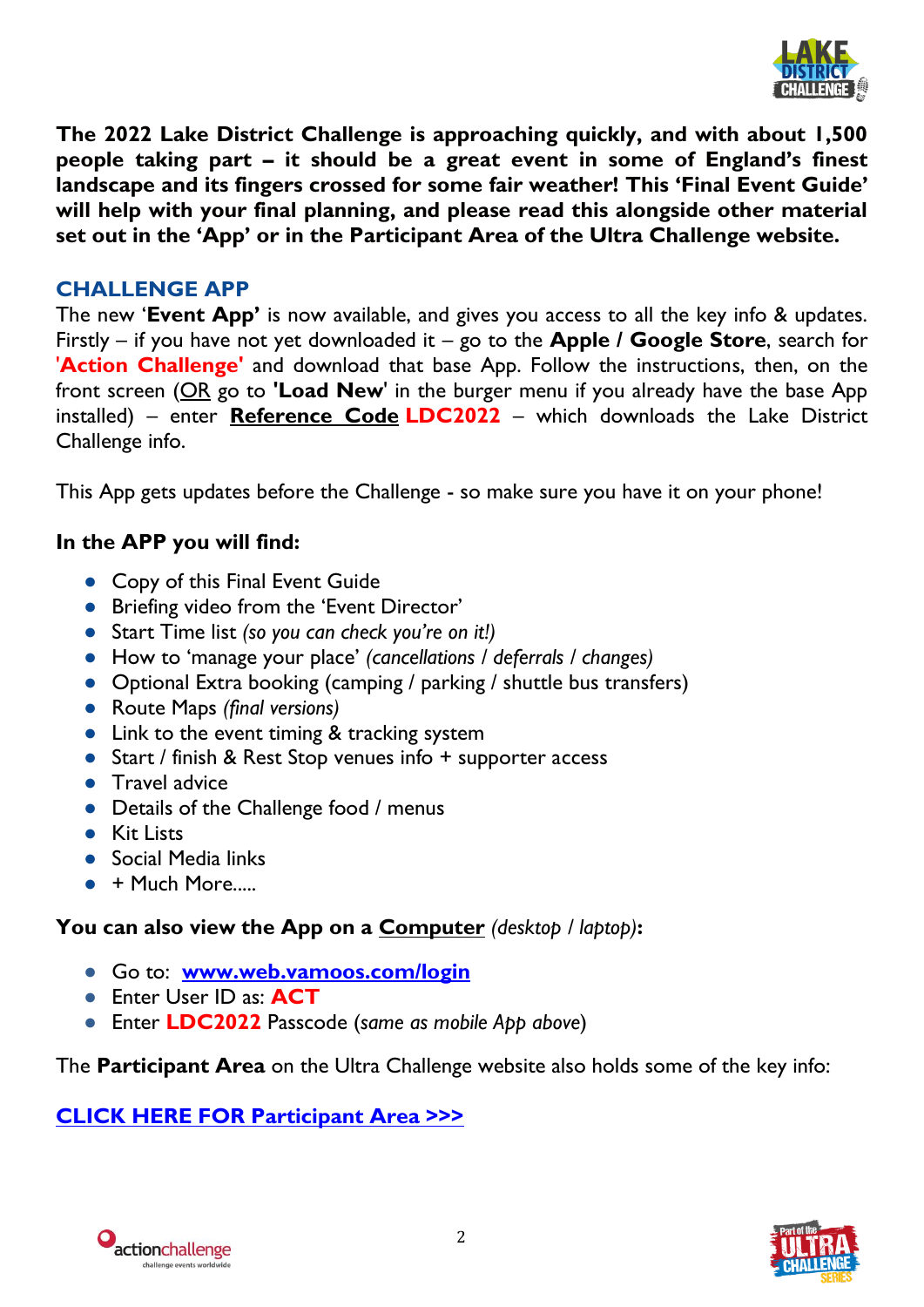

# **KEY PRE-EVENT INFO....**

# **Start times**

For anyone registered **before 10 May 2022**, you should have received your allocated start time sent via **EMAIL** on Tuesday 10 May (+ a text alert).

We've allocated a start time as close as possible to the slot selected when registering – and at most (in a few instances) there may be a half hour difference from that original choice.

If you signed-up as a Team - members will be allocated the same start as the Team Captain. If you've **NOT** received your Start Time Email by 6pm Wednesday 11 May**,** check your 'junk' inbox first - and then check that **your name** is on the Start Time List (which is in the App & Participant Area of the website). If it is, your Start Time is detailed there, and there's no reason to worry or contact us – as that time will be confirmed on your **E Ticket**.

If your name is **not** on the Start Time List – **OR** in legitimate **exceptional circumstances** you'd like to request a '**Start Time Amendment'** - **OR** there seems to be a problem with some of your Team's start times - then please complete the **online form** below by **5pm Monday 23 May** at the **latest**

Anyone who has registered on **10 May or after**, your start time will be confirmed on your event '**E-Ticket'** (which will be sent to **ALL** participants on **1 June 2022**).

*The 'Start Windows' for the various Challenge options are below, with half hour allocated slots within these windows. NO requests can be made for a start time outside of the appropriate 'window'.*

**Saturday 11 June** *(From - Kendal basecamp)*

- **Full Challenge & Full 2 Day – 7.00 – 9.00am**
- **1 st Half Challenge – 7.00 - 9.00am**
- **1 st Quarter Challenge – 8.30 - 9.30am**

 *(From - Ambleside)*

**10k Challenge – 9.30am**

**Sunday 12 June** *(from YMCA Lakeside, Windmere)*

- **2 Day Full Challenge (2nd day) - 6.00 - 6.30am** *(rolling start)*
- **2 nd Half Challenge - 6.00am - 6.30am**

# **[CLICK HERE FOR START TIME REQUEST FORM >>](https://airtable.com/shrNYLa5ZxqWFsD48)**



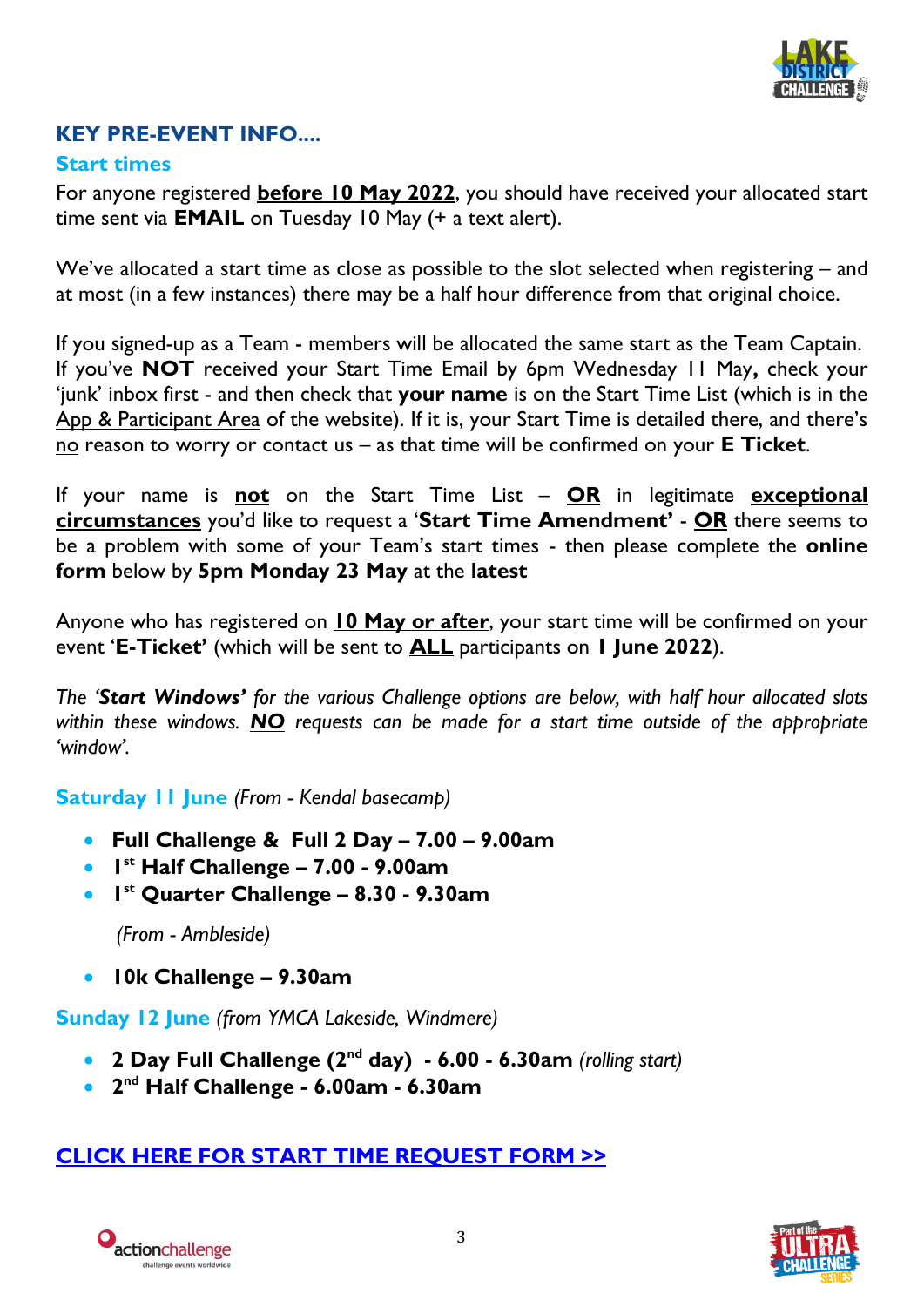

#### **E-Tickets & Bib Number**

Your E-Ticket will be **EMAILED** on **Wed 1 June 2022 –** and you must bring it for registration on to the event. Ideally store it on a mobile device to save paper!

If you've **NOT** received an E-Ticket by **Monday 6 June** (check junk mail first) – there will be a 'Starting List' published within the Challenge App & Participant Area of the Ultra Challenge website - where you can check your bib number, start time and request an E-Ticket re-send. Please **do not** email or phone to request an E-Ticket.

# **OPTIONAL EXTRAS**

**Must be booked in advance - Bookings will close on Friday 3 June – but book now, as some services have a maximum capacity!**

# **Our Optional Extras include:**

- **YMCA** accommodation at ~50 km (Lakeside half way) Saturday evening
- **Camping** (Kendal start Fri / Sat + 'pitch only' option at  $\sim$  50 km Lakeside half way)
- **Parking** Kendal (basecamp), Ambleside (29km) & Lakeside (~50km)
- **Bus Transfer** pre challenge from Kendal Station to the start venue
- **Bus Transfer** pre challenge from a 'Finish' (where you can park) to the 'Start'
- **Bus Transfer** post challenge back to start (*i.e. transfer back to get car / train)*
- *NEW* **Geo Tracker Hire** so family & friends can track your progress in real time!



**Optional Extras are detailed in full via our Website - with online booking:**

# **[CLICK HERE to book your Optional Extras >>](https://www.ultrachallenge.com/lake-district-challenge/bookable-extras/)**

*Please Note* **-** Tickets for **camping, accommodation & parking** will be e mailed the week prior to the event (bus transfer places will be based on lists we'll have on the day)

# **Baggage Services (***no need to book online – 'pay on the day'***)**

If you want to have your bag transported from the start line to your finish line. This optional service is paid by **card / cash on-the-day** *(at the baggage drop tent).*



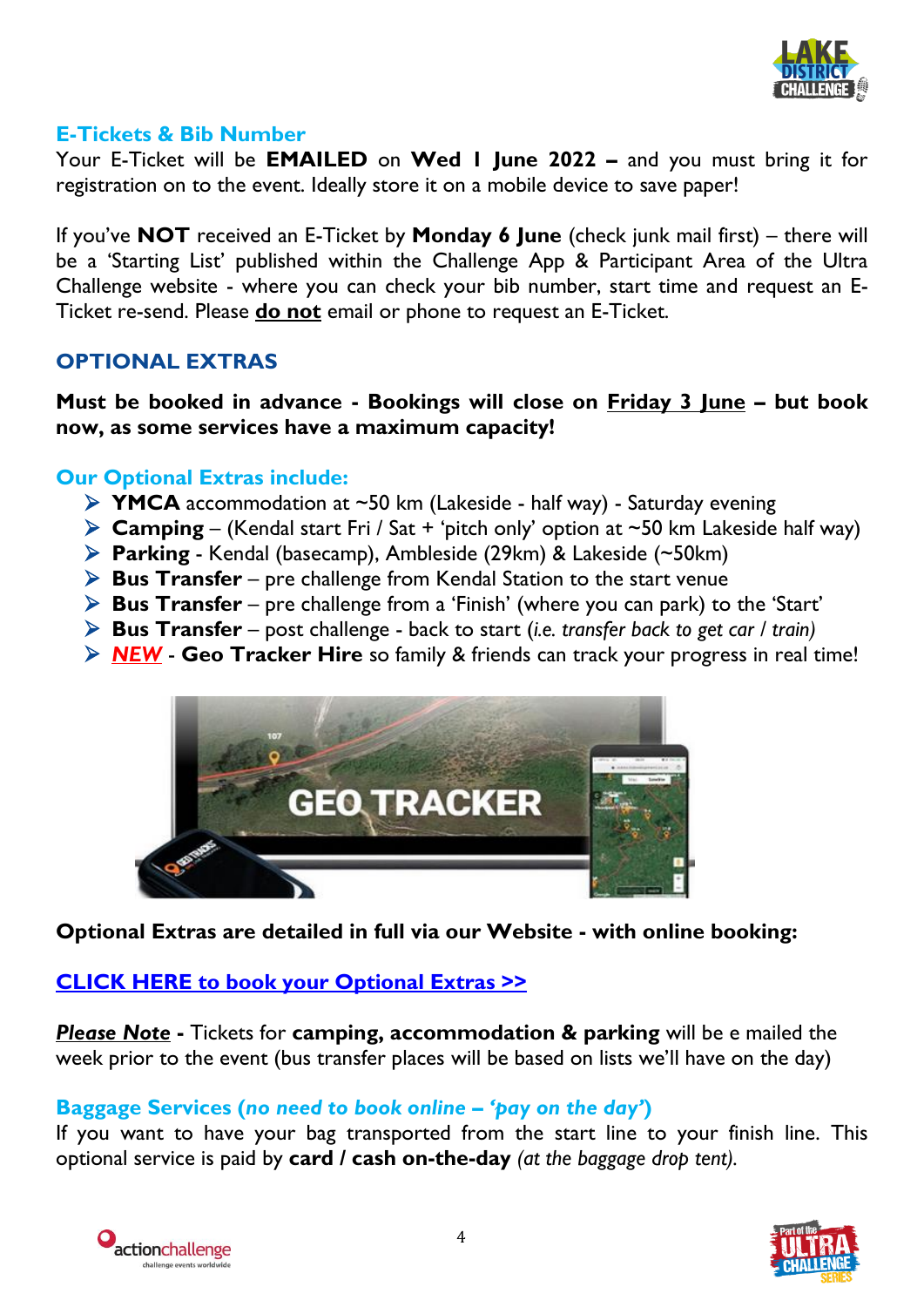

# **Transfers to your finish (20kg / 80L max size) – prices are per bag**

- Full Challenge **£5** *(store at the start*), Half Challengers **£7.50** & Quarter Challengers **£5**
- **Runners** *(officially registered)* FREE transfer *(max size 10kg / 25L and this will be checked. Bigger bags – or a 2nd bag need to be checked in separately and paid for*).

# **Transfers to Half-Way & then on to finish (***Full Challenge only – extra clothes etc***)**

- £15 per bag (max size 20kg / 80L)
- **Campers** £15 per 'sack' / person for those who've purchased our 'Camping Package' (we'll provide a 'sack' - i.e. for a bag & other likely camping equipment).
- Runners **free** for10kg/25L max size (bigger / extra bags must be paid for as above).

**Walkers & Joggers -** bring a day bag (small rucksack) of 30-35L max - which you will be expected to carry with you – to hold your essential 'on event' kit.

**Runners:** Carry a small backpack if you wish – or as above; registered runners (and you must be an 'actual runner – in running kit) will receive a FREE transfer for a small bag. *Note -* For Full Challenge runners – you **MUST PICK** your bag up at the half way point baggage zone even if you don't need it – and then (once you've finished with it) **DROP** it in the '**Baggage Drop Zone'** as signed. Failure to do so will mean the arrival of your bag at the Kendal finish is likely to be much later than your own arrival!!

# **Merchandise**

There's still time to purchase your 2022 Lake District tech T-shirt for just £20! Also, check out our full range of Ultra Challenge merchandise including a new style fleece, leggings, hoodies and hats! We can't guarantee sizes and availability on the day at the start  $-$  so order yours NOW to avoid disappointment!

# **[CLICK HERE TO VISIT OUR ONLINE SHOP](https://action-challenge-store.myshopify.com/?_ga=2.174027488.251636658.1556526362-347708532.1543833565) [>>](https://action-challenge-store.myshopify.com/?_ga=2.174027488.251636658.1556526362-347708532.1543833565)**

# **If you have booked YMCA Accommodation on Saturday night**

If you have booked a room at Lakeside YMCA accommodation (~50km – halfway) please head to the Info Point where you will be directed to the accommodation and given breakfast 'ticket' for the Sunday morning – and any luggage you dispatched via the Baggage Service will be close by. If you are late – please keep the noise down in the corridors!

# **If you've booked Camping at Kendal**

The campsite at the start, and parking for campers, is at Kendal Rugby Club (which is close to the start – but accessed differently) and opens from 4pm. (SEE MAP BELOW). Please arrive at the campsite before 10pm on Friday. There are 'zones' for the 'pre pitched' option / 'pitch only' / and campervans – arranged so 'late comers' don't disturb the early sleepers! The camping area is located a short 5 minute walk from the main start marquee area, and aim to for the **campsite** on arrival – and your registration packs will also be there.



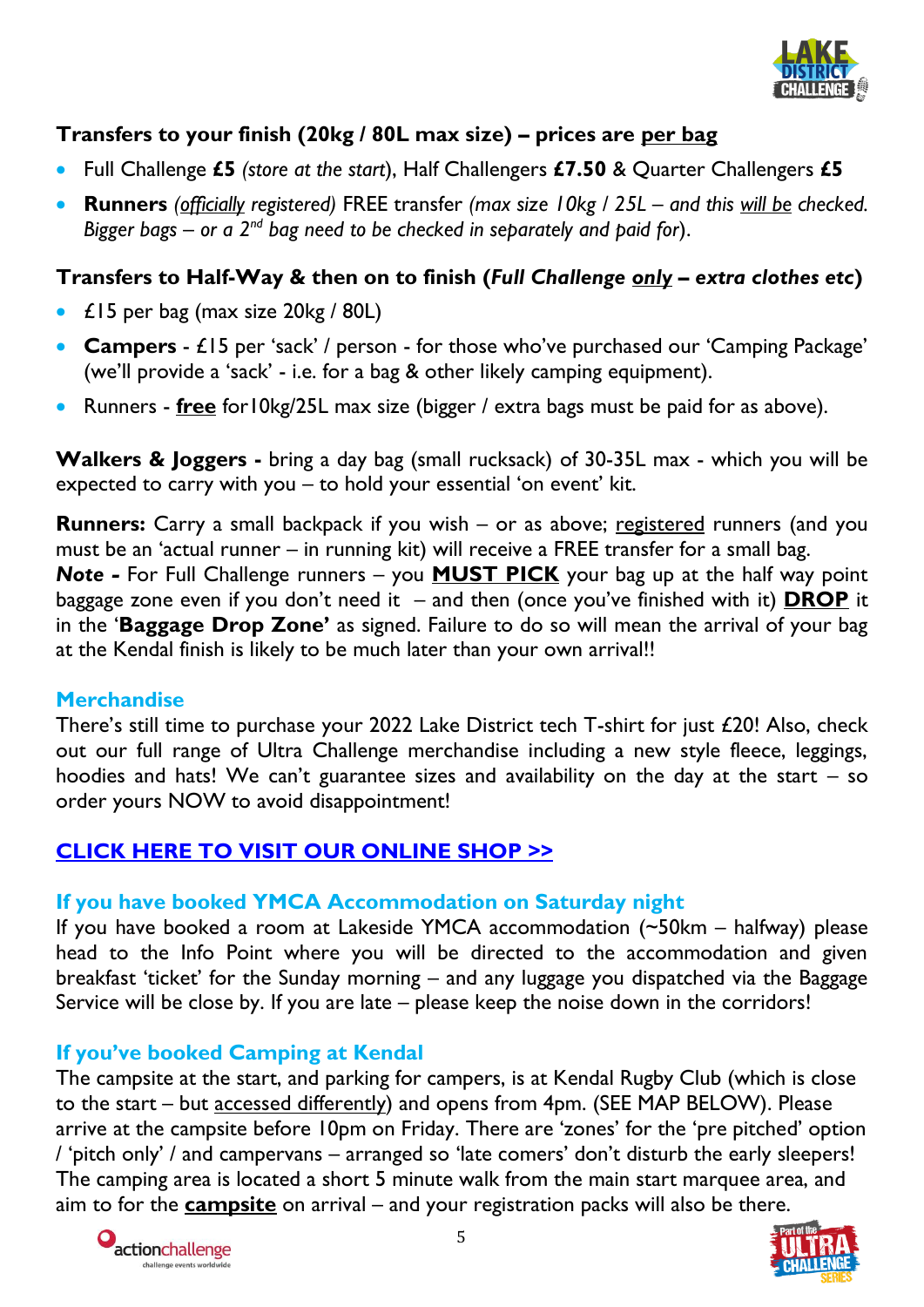

# **[CAMPSITE MAP & ACCESS >>](https://www.google.com/maps/place/54%C2%B020)**

# **If you have booked Camping at Lakeside, Windermere**

Camping at Lakeside, Windermere is **pitch only** and will be open from midday on Saturday 11 June. Head to the 'Info Point' once you arrive at Lakeside for instructions.

# **REGISTRATION & THE START**

**Note** – Please see the App for full details of venue locations & maps, and **parking** at all the key start venues must be **booked in advance** (ie weekend, single day, supports).

# **Early Registration at Kendal** *(main start)* **– Friday 10 June**

– At the basecamp - A658, Appleby Road, Kendal, LA9 6DU for Kendal starters ONLY (see above) if it's convenient – open between 4.00pm – 8.00pm on Friday.

#### **Registration & The Start – Saturday 11 June**

**Full Continuous, Full 2 Day, 1st Half & 1st Quarter Challenges**

- At Field off A658, Appleby Road, Kendal, LA9 6DU opens 6.00am – 9.30am

# **10km Challenge**

- At Rothay Park , Ambleside, LA22 9DH opens 8.30 -9.30am

# **Registration & The Start – Sunday 12 June**

# **2 nd Half Challenge**

- At YMCA Centre Lakeside, Newby Bridge, Lakeside, Ulverston, LA12 8BD opens 5.00am – 6.00am

# **At Registration**

- Try and arrive I hour prior to your start time
- You **MUST** present your **E-TICKET**
- Collect your **EVENT PACK** (Event & timing pass, lanyard, bib, route card)
- You'll also get a souvenir **Lake District Challenge neck buff**
- Detail critical **medical details** on the reverse of bib (*ie serious conditions / allergies)*
- E-Tickets are **NOT** transferable we may ask for ID
- You must come with at least **2 litres of water** (bottles / camel back).

You'll be called into the '**Start Pen'** about 15 mins **before** your official start time for a safety briefing & warm up – and then you'll then set off a 'wave' of about 250 or so challengers

**Note** - if you arrive more than 1 hour before your start time you'll have to wait outside the marquee basecamp area / or in your car – so  $\perp$  hour prior is perfect! If you registered on the Friday you can arrive 30 minutes before your start time if that suits you better.



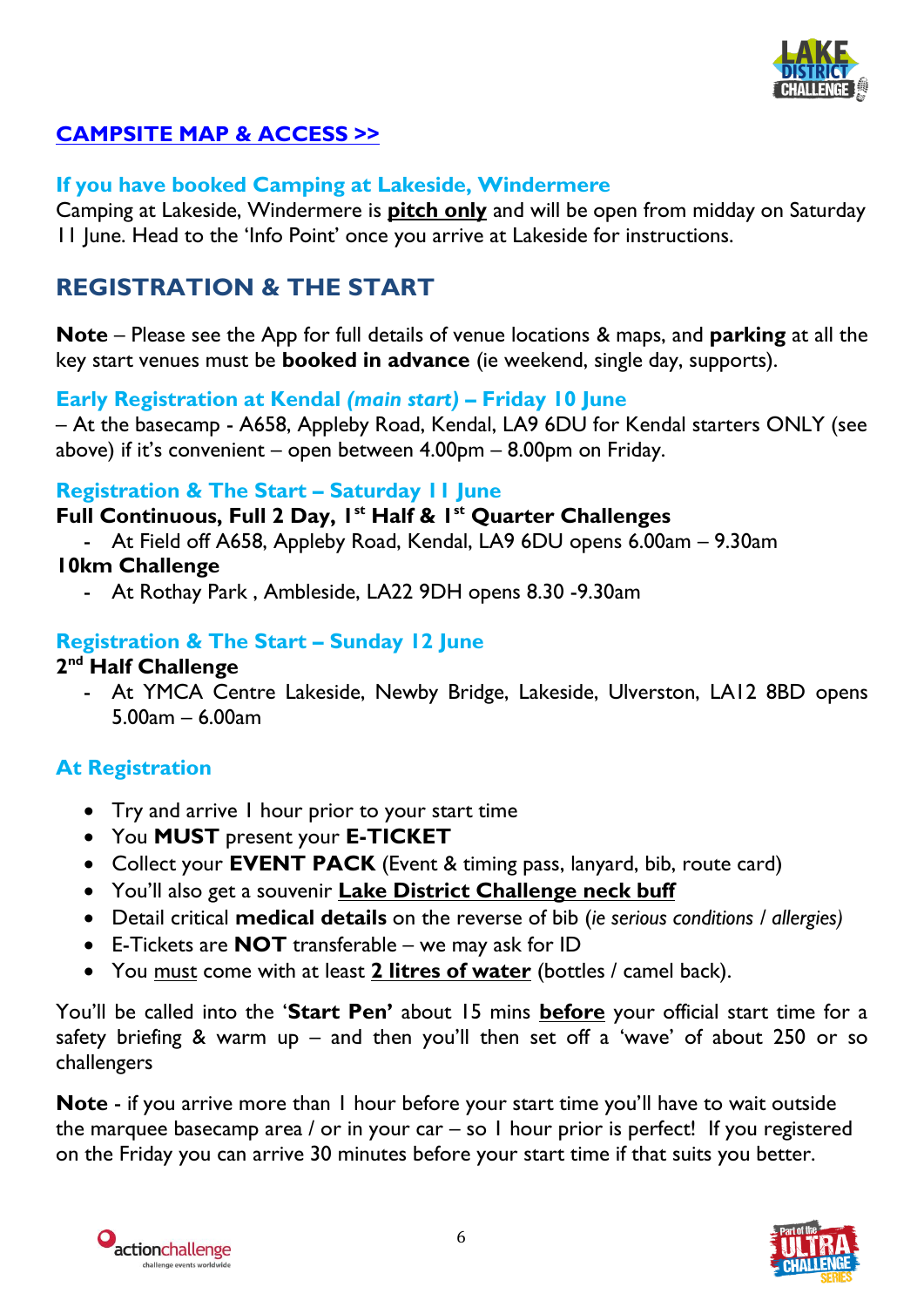

# **THE ROUTE**

Will be marked with pink arrows, ribbons, flags & signs. Equally important - you'll have access to a **Google route map via the Challenge APP** (and a QR code on the Route Card). A mobile phone is therefore **essential** – ideally with a back-up battery pack – which are readily available these days!). With the right phone settings, your 'blue dot' location shows up relative to the route  $-$  so you'll always be able to figure where you are!

#### **Google Map**

This will be finalised & enhanced with useful information prior to the Challenge.

#### **GPX file**

You will be able to download the final GPX file of the route to upload into GPS type devices (Garmin's etc). This will be available from Monday 6 June via the App & website.

# **[CLICK HERE TO VIEW OUR 'ROUTE MAP' OPTIONS >>](https://www.google.com/maps/d/edit?mid=1H4mY0HCfNxU6QDE3SMFcAarayJWEJJKG&ll=54.320891536974116%2C-3.0152721454522613&z=11)**

*NOTE***:** The Route is **subject to change** in the lead up to the event – and potentially close to the start date - so please always follow **the signage on the day**. We've plotted the route various devices to get the 'best' plot, and please be aware that some GPS devices overstate distance on relatively slow, long, walking / hiking type activities – and it's best to turn off the device when you are stationary for prolonged periods (ie – at rest stops)

#### **Hazards on Route**

Hazards exist in many guises – on footpaths, pavements, and on roads! Look out for: Traffic (cross roads in the correct places); slippery surfaces on footpaths (it may be wet); styles (can be tricky); steep slopes; other pedestrians / dogs – and clearly darkness / night time brings additional challenges – so you **must bring a head torch!** Be careful – and always err on the cautious side, and look, listen & think ahead, as for most, this event is NOT a race – and we want to see everyone safely at the finish line!

# **Timing & Tracking**

You'll be issued with a timing pass & lanyard to be worn around your neck. This will be scanned at the start / finish & at rest stops. You must go through all check points for your tracking profile to be updated. Friends & family will be able to view your progress through rest stops, and this link will be available via the **App** and the website on Thursday 9 June.

# **What's App & What 3 Words**

The route is relatively remote in places & post codes often 'don't work' that well  $-$  so having access to (and knowing how to use) – **'What's App'** location functionality and **'What 3 Words'** (which is a well-known location type app) are both very useful in case you need to give your specific location to a supporter (i.e. to meet or pick you up) - or to our **Control Room**. Please check these out if you are not familiar with them – and download these clever apps on to your phone!



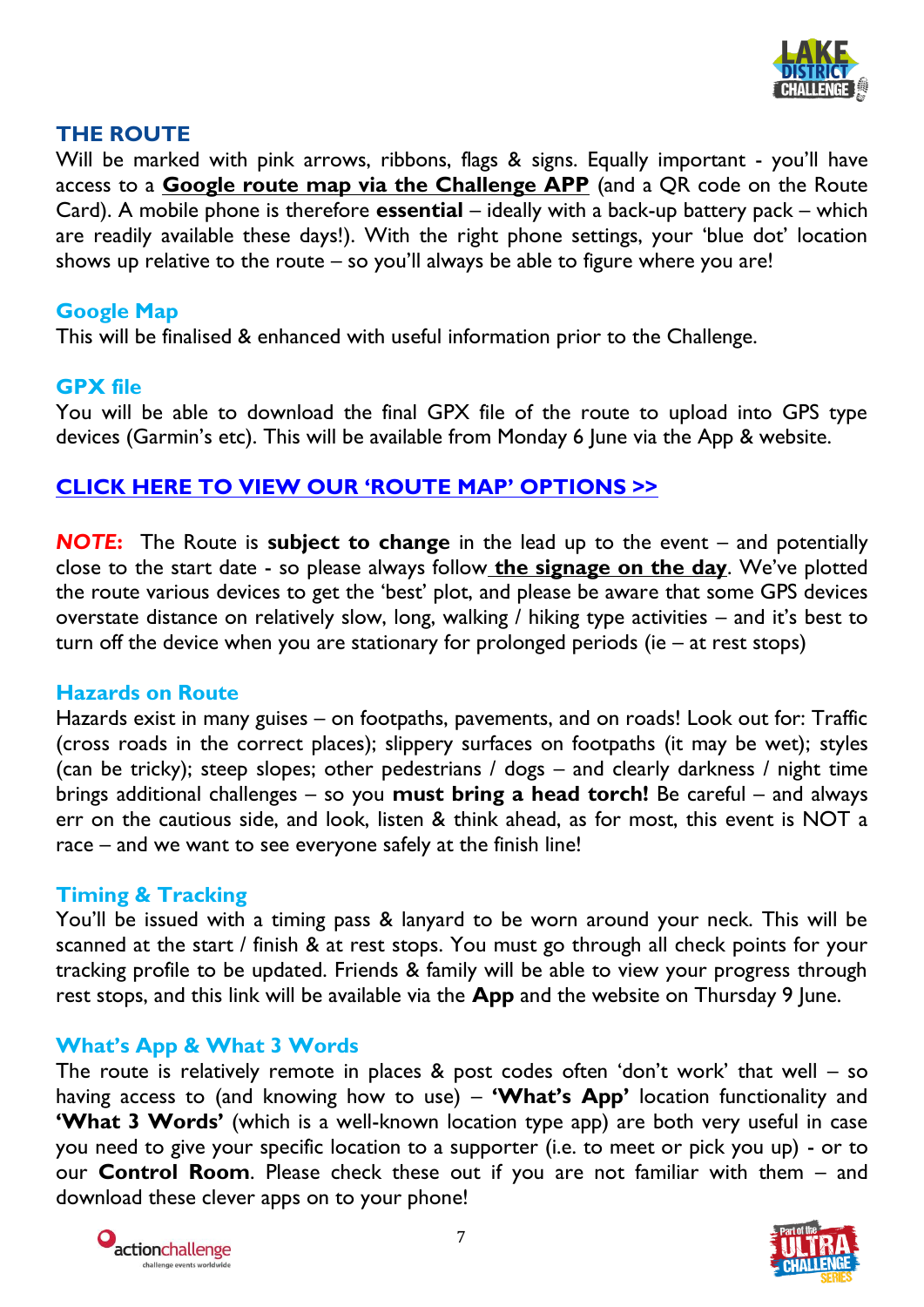

# **Food & Drink at the Challenge Rest Stops**

All dietary requirements are catered for (ask if it's not apparent!) – and if you want more food at the main rest stops – PLEASE ASK FOR IT – as our catering team is there to help!

- ∙ **Start** (Kendal): Hot drinks, biscuits, bananas (Plus breakfast vendor)
- ∙ **~29km Stop (Ambleside)** Full / 1st Half Challengers, picnic lunch
- ∙ **~29km Finish (Ambleside)** 1st Quarter finishers, BBQ meal
- **· ~50km 'Half Way' + I<sup>st</sup> Half Finish** (Lakeside) hot meal choice (pasta / curry)
- ∙ **~79km Stop – (Witherslack)**  selection of hot wraps & breakfast wraps
- ∙ **~79km Stop** *(29km for Day 2 / 2nd Half)* as above / picnic lunch (depending on time)
- ∙ **100 km Finish (Kendal)** BBQ for all finishers (or breakfast depending on time)

∙ **Other Rest stops:** Longsleddle (11km) / Far Sawry (43km) / Howbarrow Farm (63km) & Levens (88km): Good mix of snacks (inc. bakery / fruit / cut fruit / protein bars / chocolate / sweets / savoury ) - and hot drinks / water/ squash / energy drink.

If you have a favourite snack which 'hits the spot', perhaps keeps you going when you might not feel like eating other food – then it's not a bad idea to bring some of it with you! Please clear & dispose of all **your rubbish** in the sacks / bins provided at all the venues.

# **Medical Facilities**

Our team of medics will be at all the Rest Stops – with mobile resources deployed for any serious incidents. You should bring your own small first aid kit – and always deal with blisters as soon as you feel a 'hot spot' (don't wait till you get to a rest stop!). There's a massage service at the Lakeside, Windermere 50km 'half way' point & at the main finish in Kendal (10 min slots – booked on arrival at that venue)

# **FINISH LINE & DEPARTING**

All finishers will get a well-earned medal, glass of fizz (or soft drink) and a meal.

# *1st Quarter Challenge finish line – Rothay Park, Ambleside, LA22 9DH*

BBQ lunch. There are bookable shuttles (book in advance via our Bookable Extras page) to take finishers back to the Kendal start parking, and train station. Supporters collecting you can purchase a parking pass in advance. Supporters will not be allowed in the main marquee area (there will be a separate seating area).

**[Google Map Location for Ambleside >>](https://www.google.com/maps/place/54%C2%B025)**



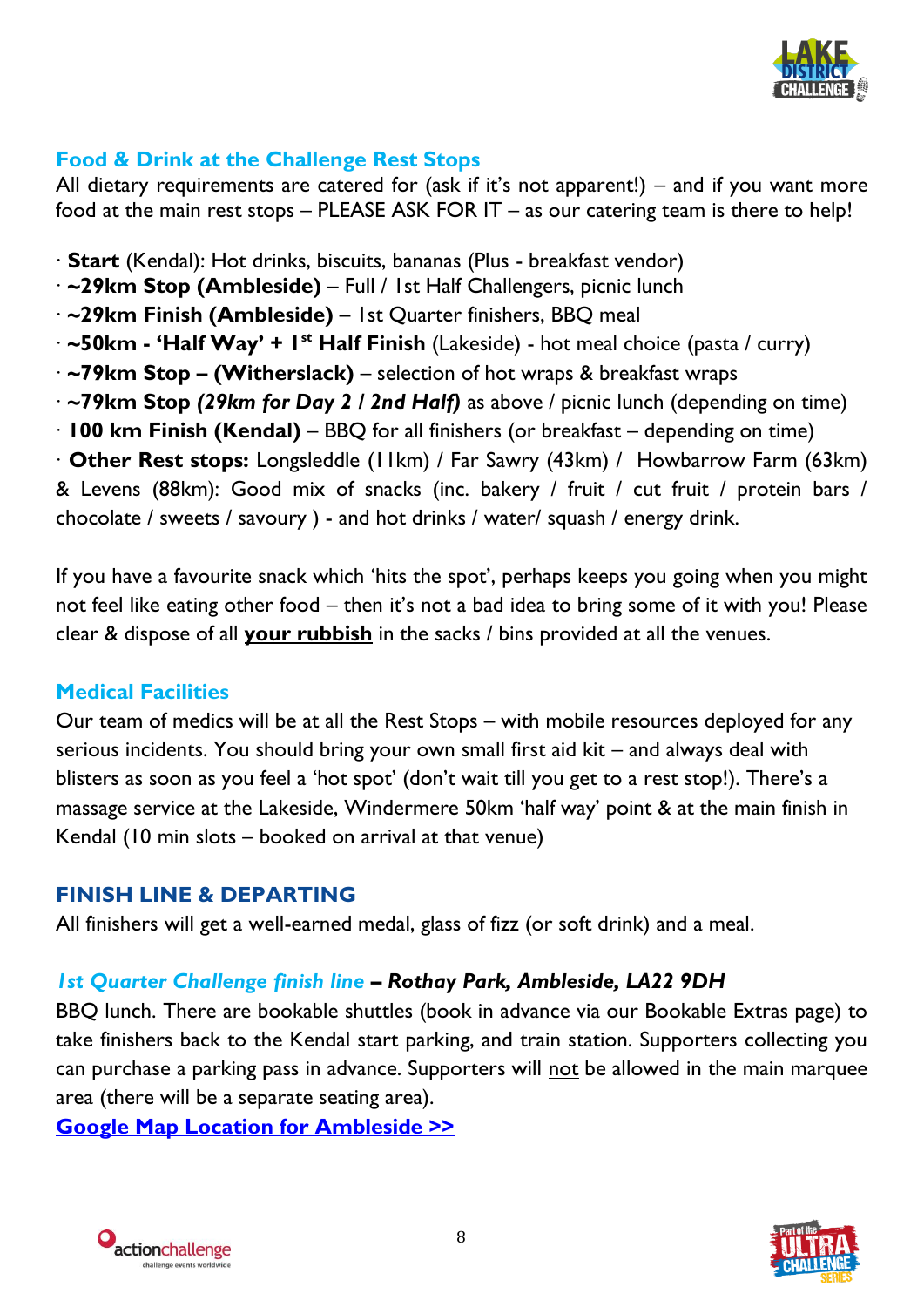

# *1st Half Challenge finish line – YMCA Centre, South Camp. Lakeside, Newby Bridge, Lakeside, Ulverston, LA12 8BD (post code is approx!)*

Selection of hot food available + massage and medical teams just in case. There will be optional transfers to the Kendal basecamp or train station. Supporters collecting you can purchase a parking pass in advance - but will not be allowed in the main marquee area (there will be a separate seating area)

**[Google Map Location for YMCA Centre Parking >>](https://www.google.com/maps/place/54%C2%B017)**

# *Full & 2nd Half Challenge finish line- A658, Appleby Road, Kendal LA9 6DU*

Selection of hot food available (BBQ or breakfast if early) + massage and medical teams. There are shuttles back to Lakeside for  $2<sup>nd</sup>$  half challengers which MUST be booked in advance via our online booking form. Supporters will be able to park at Kendal (to pick you up) they can purchase a parking ticket in advance for  $E_5$  – but will not be allowed in the main marquee area (there will be a separate area).

**Google Map [Location for field off Appleby Road](https://www.google.com/maps/place/54%C2%B020) >>**

# *Note* **- Runners / Fast Joggers:**

Runners on the Full ~100km Challenge will finish somewhere between 6:00 –11:30pm on Saturday. For those arriving at the finish line when the trains are not running, there will be a quiet area available for participants to rest until the first train on Sunday morning. Please bear in mind that as the runners arrive relatively spread out at the finish line, the finish line can be quiet at times (so do ask your supporters to join you!)

# **DROP OUT PROCEDURES, CUT OFFS, RULES**

During the event there will be a **Control Room** in operation. Please ensure that you save the important phone numbers prior to the Challenge.

**Emergency Number** (if you are injured but non-life threatening): **0203 915 6682 Control Room No.** (For non-emergencies i.e. you are lost): **0207 609 6695 Drop out SMS / Whats App** (To say you're retiring etc): **07931 466 138 Life Threatening Incidents - CALL 999** first, **then** the emergency no. above

# **Exiting / Retiring from the Challenge**

If you need to exit / retire from the Challenge, please inform Event Staff or by Text SMS to the number provided on the Route Card – procedure details below. The ideal place to retire is at any Rest Stop – so unless it is an absolute emergency please do your best to carry on to one of these stops.

There will be shuttle buses picking up those who have retired from the event from the 29km Ambleside rest stop onwards, to take you to the next major Rest Stop – where (if



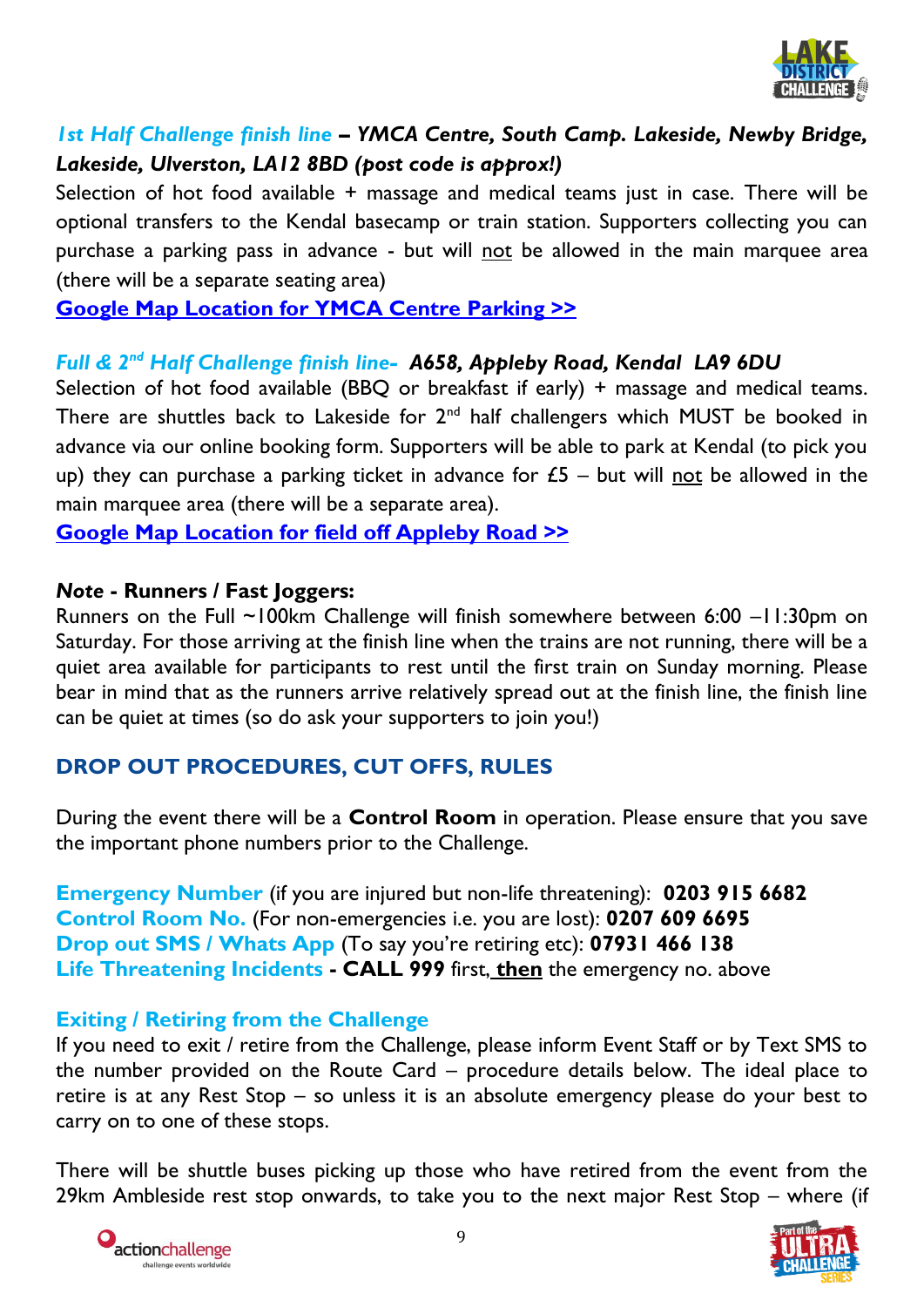

required) you can book on to one of the Shuttle Transfer Busses to get back to Kendal (if needed). However, these buses will be doing round trips stopping at all rest stops on the route, so this may involve a wait during busy times.

#### **If dropping out at a Rest Stop / Mid Point**

Go to the **'Information Point'** and hand in your Event Pass. Staff will provide details of shuttle services or other ways to exit. The shuttle service is only available from the 30km point onwards - before that point, retirees will need to make their own travel arrangements, unless in an emergency when we will have vehicles and medics available.

#### **If exiting the event on the course**

If you need to exit / retire from the challenge, please inform event staff OR text the 'Drop Out' number provided on the Event Pass with your **NAME**, **BIB NO. APPROX KM** and **TIME**, along with the words **'DROPPING OUT'**. Please include details for team mates also exiting the event if applicable.

#### **Other pick up points**

If you are physically unable to make it to the next rest stop – we will have a number of strategically designated 'pick up points' (that our vehicles can access) – which will be detailed on the Google route map (and detailed on the route card, and the Control Room can direct you). Pick-ups from these points will just move you to the next rest stop – and at that point **your challenge will finish** (they cannot be used to 'get a lift').

# **Cut off times**

The Event will have cut off departure times from based on the 34 hour upper end time (Full Challengers), 18 hrs for the 1<sup>st</sup> Half (~50km), 16 hours for the  $2^{nd}$  Half (~50km), 10 hours for the  $I<sup>st</sup>$  Quarter (29km). If anyone fails to meet these cut off times, the Organiser reserves the right to withdraw participants from the Event. We will, however, do everything we can to ensure that anyone who wants to continue can do so as we are fully aware of what 'finishing' means to many.

# **Event Rules**

There aren't too many rules – but the ones we have are important. Please make sure you familiarise yourself with these rules and our Ultra Code before the Challenge:

- $\bullet$  Do not attend the event if you feel ill or have an infectious disease
- Your Bib & Event Pass must be worn at all times
- You must have a mobile phone with you & the app installed (+ WhstsApp / 3 Words)
- You must carry a back-up power pack for your phone
- Participants must ensure they are hydrated, fed & rested before commencing any stage of the event and report any concerns to an Event Medic or Event Staff
- If, in the opinion of an Event Medic, a participant is considered unfit to complete the next stage, or further stages, that participant will be excluded as necessary



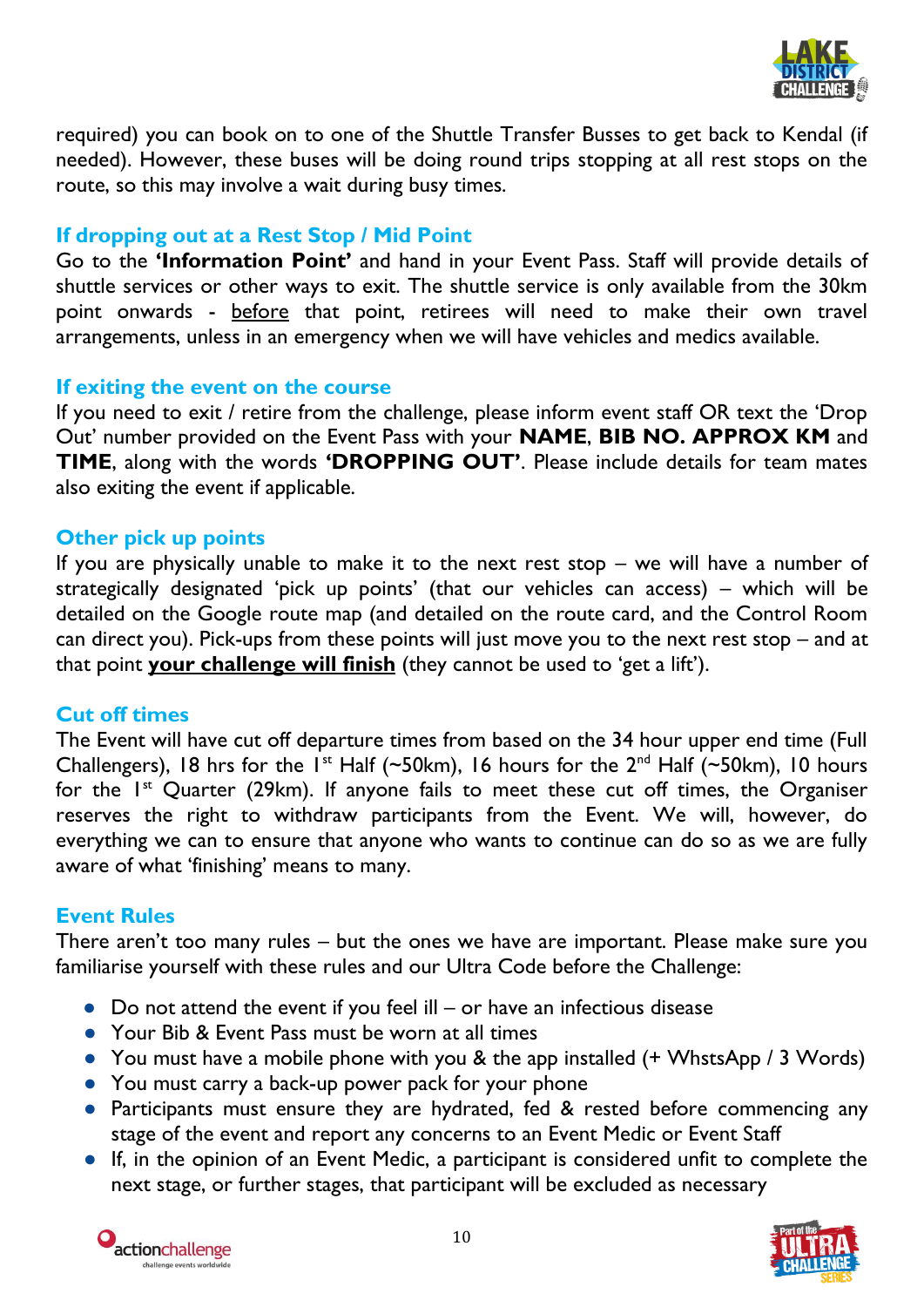

- All Full, I<sup>st</sup> Half & 2<sup>nd</sup> Quarter Challengers **MUST** carry a head torch and wear it during the hours of darkness.
- The Event Organiser reserves the right to operate a 34 hour cut off time for all participants attempting the Full Challenge – with other Rest Stops closing times in accordance with this time frame (as set out above).
- No individual should leave a rest stop alone during the hours of darkness you must be with a TREK MASTER-guided group or be part of a team
- The Organiser reserves the right to officially remove a participant from the Challenge if, in their reasonable opinion, the participant's actions or behaviour is likely to significantly impact the wellbeing of other participants, staff, suppliers, or members of the public - or will bring the reputation of the event and / or the event organiser into disrepute.
- If any participants are encouraging, or hosting 'non-registered challengers' to take part in the challenge alongside them in some way, and are seen to be passing food /drink to them – all involved will be disqualified, all our services will be immediately withdrawn, offenders will be removed from our venues, and no refunds of any kind will be made.

# **The Ultra Code**

It is important to remember that the route goes through public footpaths and can run close to private property. In respect of this, please be sure to always follow the Ultra Code:

- **No littering at all** bring a bag to use for your litter and dispose of at rest stops
- **Always shut gates behind you**
- Be considerate of local residents, making sure to keep noise levels down
- Use the toilets provided (and use them properly!) and not on the route!
- Respect private property (keep out)
- Beware of roads and always cross in the correct places
- Be considerate of other walkers on the route who may not be taking part
- Be aware of cattle / sheep (there's quite a lot in the Lake District!)

# **SUPPORTERS AT REST STOPS**

There will be supporter zones at:

Kendal basecamp (main start / finish), Ambleside (29 km), YMCA Lakeside, Windmere (50 km 'half way') and Witherslack (79km).

At other Rest Stops there's **no supporter access** (unless for a drop out / retiree pick up).

# **What can you expect next from us…**

1. **Pre-Event Video Briefing!** Our Pre-Event Briefing will give you a quick rundown on what you can expect on the day, the route, hints & tips for training and more! This will be live on the App and Participant's Area on 10th May!